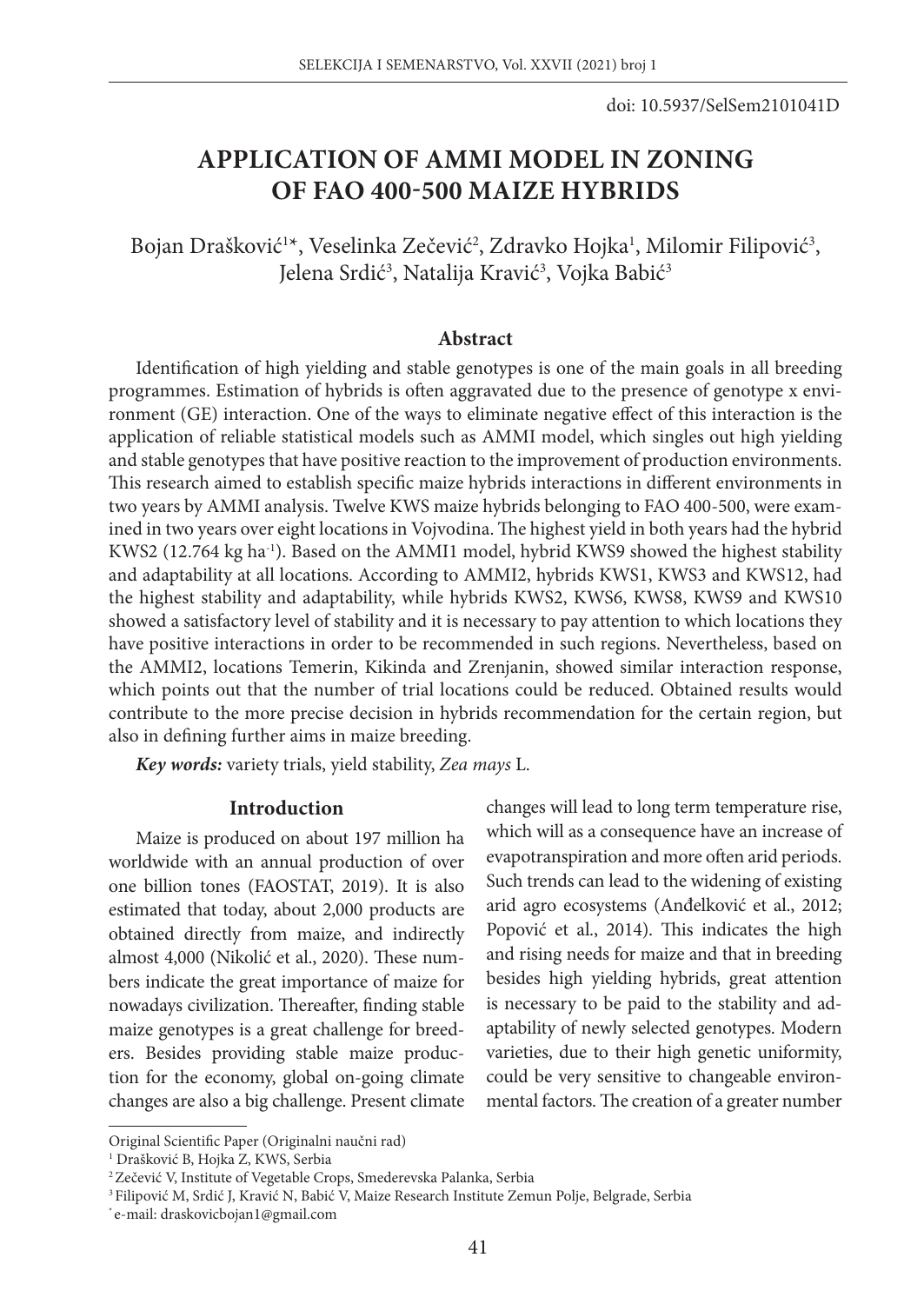of genetically different hybrids and their proper recommendation for different environments is the way to overcome such risks (Drašković, 2017), which would provide stable maize production. The application of statistical methods could identify systematic variation within the interaction effect. Thus, in this way is possible to utilise narrow genetic adaptability of genotypes which will enable them to achieve maximal yielding potential in the given environment. In order to estimate the proper region for the production of certain hybrid, a large number of micro trials in production regions should be set (Gauch, 2006; Farshadfar et al., 2011). Such trials encompass test hybrids, hybrids in the process of registration and already registered hybrids. The precision and accuracy of these trials affect the higher significance of each trial. Thus, it is necessary to include replications that raise the precision of experimental estimations of investigated traits (Babić et al., 2019). Nevertheless, the application of modern statistical methods such as Additive main effects and multiplicative interactions (AMMI) contributes to the more reliable selection of superior genotypes that would in the given environment have the best results (Mitrović et al., 2020). Pacheco et al. (2005) found in their research that AMMI and PCA models are very efficient in the identification of the most stable soybean varieties.

GE interaction is a multiplicative source of variance that encompasses the effects of the genotype and environment. Including the interconnection of two major sources of variance (genotype and environment), the precision of results is enhanced, based on which breeders could more efficiently make their decisions (Dimitrijević and Petrović, 2005*)*. With the assistance of computers, complex mathematical calculations based on the decomposition of singular matric values (Singular Value Decomposition-SVD), such as Principal Component Analysis – PCA is, become easily available. There are several disputes in the scientific literature about which multivariate analysis method, out of linear - bilinear models, based on SVD procedure should be favoured. Gauch (2006) favoured the AMMI model because the main effects of genotype, environment and GE interaction should be observed separately due to easier understanding

and interpretation of results from the agronomic aspects. Yan et al. (2014) emphasised that prediction accuracy by the correct model selection (AMMI or SREG) should not be overestimated, because replication of genotype estimates in further years could not be expected by the same pattern, due to the most certain genotype/year and genotype/environment/year interactions. Only one genotype is rarely selected because breeding goals are usually contradictory, i.e. several traits of interest are often in negative correlation and rarely one genotype is the best in all of them – ideal winner. Gauch (2013) gave simple AMMI model protocol for the analysis of multi-location trials, composed of four steps: (1) analysis of variance, (2) model diagnosis – selection of optimal AMMI model, (3) separation of environments in mega-environments, (4) selection/recommendation of genotypes. It is also considered that stability is justified goal only in one mega-environment, and not in larger number of mega-environments, and noted that many researchers do not take into consideration this key issue.

This research aimed to study the yield and stability of twelve KWS hybrids of 400 – 500 FAO maturity groups by GE interaction analysis using the AMMI model. Also, the aim was to select superior genotypes according to yield with the lowest interaction, i.e. stable genotypes which could be recommended for wider production. Based on the obtained results further breeding goals could be defined.

### **Material and methods**

For this research, a set of 12 KWS hybrids belonging to FAO 400-500 maturity groups is chosen. All the hybrids were in 2014 and 2015 in the process of registration or were pre-commercialized hybrids. Following hybrids were selected: FAO 400: KWS 1, KWS 3, KWS 8 – check, KWS 11 and KWS 12; FAO 500: KWS 2, KWS 4, KWS 5 – check, KWS 6, KWS 7, KWS 9 and KWS 10.

Trials were set up according to the Randomized Complete Block Design in three replicates in two years (2014 and 2015), over eight locations (Table 1; Picture 1 and 2). All trials were performed on the same locations in two years, on the nearby plots, so the soil types were the same on the same locations in two years.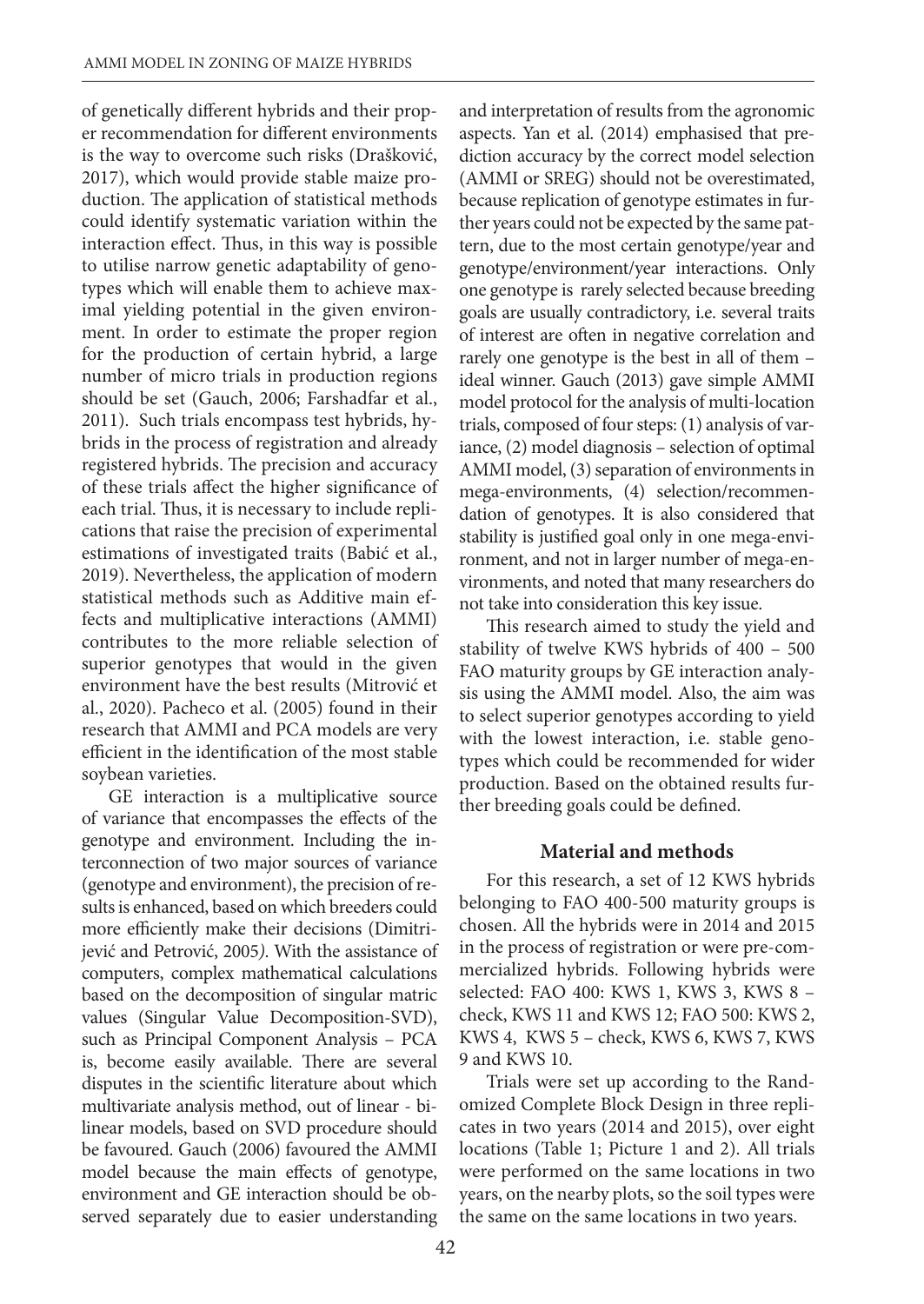| Location          | Symbol     | Soil type                                                              |
|-------------------|------------|------------------------------------------------------------------------|
| Bački Maglić      | <b>BKM</b> | calcareous chernozem                                                   |
| Sombor            | <b>SOM</b> | calcareous chernozem                                                   |
| Pančevo           | <b>PAN</b> | calcareous chernozem                                                   |
| Sremska Mitrovica | <b>MIT</b> | calcareous chernozem                                                   |
| Zrenjanin         | ZRE        | chernozem with signs of eu-glay soils                                  |
| Kikinda           | <b>KIK</b> | calcareous chernozem/calcareous and non-calcereous grassland chernozem |
| Lovćenac          | LOV        | calcareous grassland chernozem                                         |
| Temerin           | TEM        | calcareous chernozem                                                   |

*Table 1. List of locations and their symbols Tabela 1. Lista lokacija i njihovi simboli*



*Picture 1. Arrangement of locations on the map of the Republic of Serbia Slika 1. Raspored lokacija na karti Republike Srbije*

The elementary plot size was  $15.5 \text{ m}^2$ , while for analyses  $7.875 \text{ m}^2$  were used. Sowing densities in both years were 71,400 plants per ha. The soil in both years was homogenous, well crumbled and prepared for sowing. Inter - row spacing was 75 cm, while intra row spacing was 19.3 cm. All hybrids were sown in three replicates all containing four rows. Four border rows were sown around each trial. Sowing was performed with the small plot planter, and harvesting with a small plot harvester. Two inner rows were harvested. Cropping practices were standard on all locations in both production years. Dates of emergence, tasselling and silking were noticed during vegetation. Counting of final standing, number of lodged and broken plants was performed before harvest. Grain yield was expressed in t ha $^{-1}$  with 14% of grain moisture.



*Picture 2. Trials on the location Bački Maglić, 2014. Slika 2. Ogledi na lokaciji Bački Maglić, 2014.*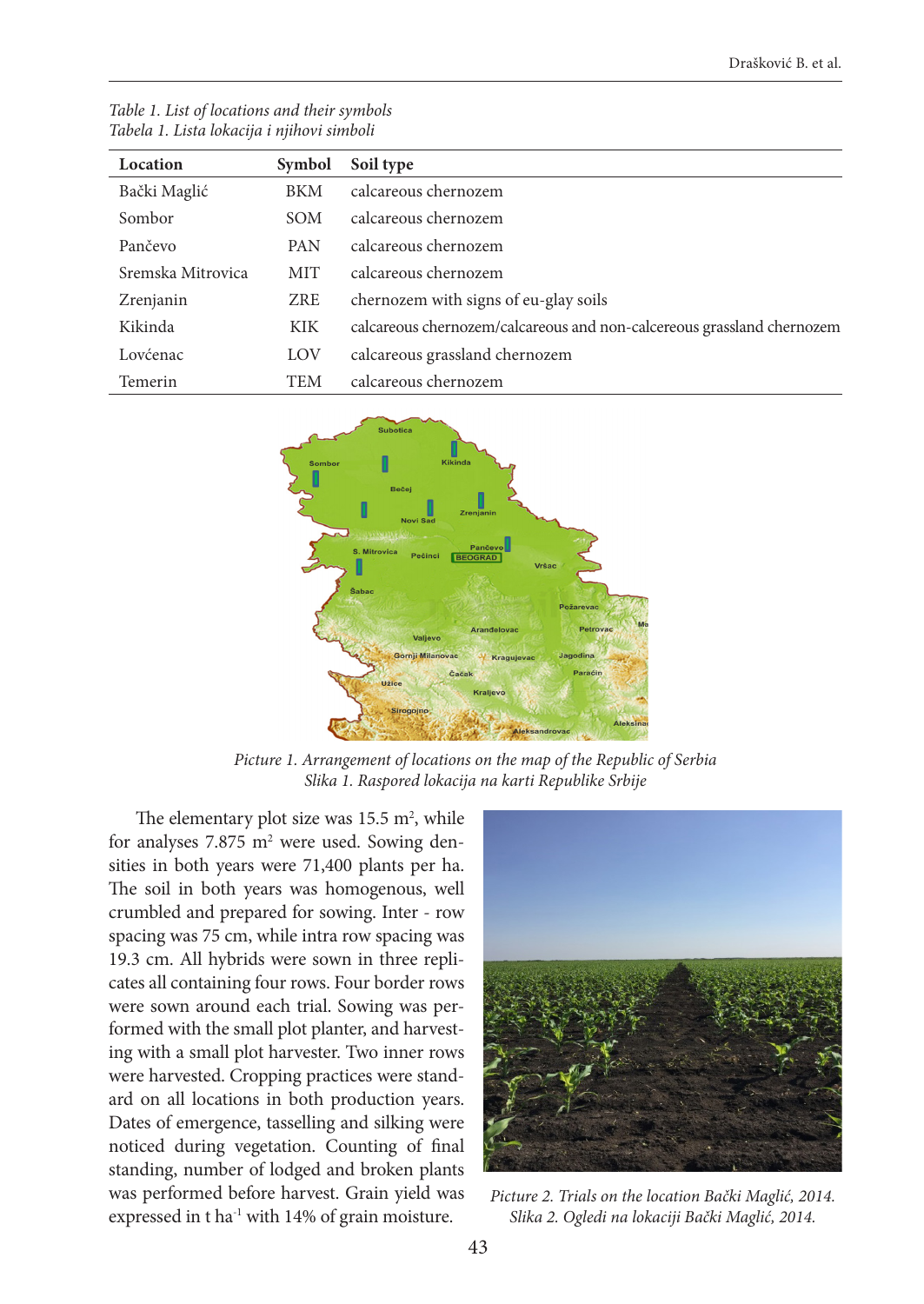| Source of variation    | DF  | <b>SS</b> | <b>MS</b> | F         | % of SS<br>total |
|------------------------|-----|-----------|-----------|-----------|------------------|
| Environment            | 15  | 3723.916  | 248.261   | 295.443** | 74.97            |
| Replication            | 32  | 25.57     | 0.799     | 1.599ns   |                  |
| Genotype               | 11  | 301.462   | 27.405    | $4.509**$ | 6.07             |
| Environment x Genotype | 165 | 620.687   | 3.761     | $3.629**$ | 12.49            |
| IPCA1                  | 25  | 328.96    |           |           |                  |
| IPCA <sub>2</sub>      | 23  | 110.813   |           |           |                  |
| Residual               | 117 | 180.911   |           |           |                  |
| Error                  | 352 | 295.330   |           |           |                  |
| Total                  | 575 | 4966.969  |           |           |                  |

*Table 2. – ANOVA of AMMI model for grain yield of tested maize hybrids Tabela 2. – ANOVA AMMI modela za prinos zrna ispitivanih hibrida kukurza*

DF – degree of freedom, SS – sum of squares, MS – mean square; \*\* – significant at 0.01 probability level; ns – non significant

During trial conduction, the most significant meteorological elements were noticed (maximum, minimum and average air temperature, precipitation, relative humidity)

For the calculation of descriptive statistics and the analysis of variance SPSS program was used (IBM SPSS Statistics 23).

#### **Results and discussion**

Results are presented as summarized for two years 2014 and 2015. A combination of locations and years are used as 16 environments. The influence of the environment, genotype and GE interaction was 74.97%, 6.07%, and 12.49% respectively. Results of the analysis of variance are following the findings of Gauch and Zobel (1997), Yan at all. (2007), Babić V. et al. (2011). AMMI model was applied in further analysis. A total of 15 IPC (Interaction Principal Components) was obtained by the decomposition of the interactions of the sum of squares. The first interaction axis (IPCA1) explained 52.99% GE interaction, while the second interaction axis (IPCA2) explained 17.85%. The first and the second axis together encompassed 70.84% of the sum of squares. SCREE test showed that the first three axes are significant.

AMMI2 leaves the residual of the 190 kg ha<sup>-1</sup>, which is  $1.64\%$  of the overall mean (11576.5 kg ha $^{-1}$ ). AMMI analysis results are visually presented on AMMI1 and AMMI2 biplots (Figure 1 and 2). Based on the position of genotypes and environments (Year x Location) on the AMMI1 biplot it could be noticed that the KWS2 hybrid had the highest average yield in two years of experiments. At the same time, the IPCA1 value of KWS2 was slightly higher (0.263), which puts it among relatively unstable hybrids in this research. If we have in mind that it had the highest average yield, then it is clear that this hybrid is on certain locations well adapted. The following hybrids had achieved average yield above the overall means: KWS2, KWS4, KWS6, KWS7, KWS9, KWS10, and KWS12. On contrary following hybrids had average yields below the overall mean: KWS1, KWS3, KWS5, KWS8, KWS11. Similar interaction response across years had locations Temerin, Kikinda and Zrenjanin, i.e. these locations are clearly grouped in both years. Rationalization of the number of test environments could be performed based on this information. The highest contribution of the location interaction had Bački Maglić 2015 (BKM15). It is difficult to accept such a result, due to the fact that this location by the combination of meteorological condition in 2015 did not have pronounced arid conditions like all the other locations. The lowest interaction contribution had Sremska Mitrovica 2014.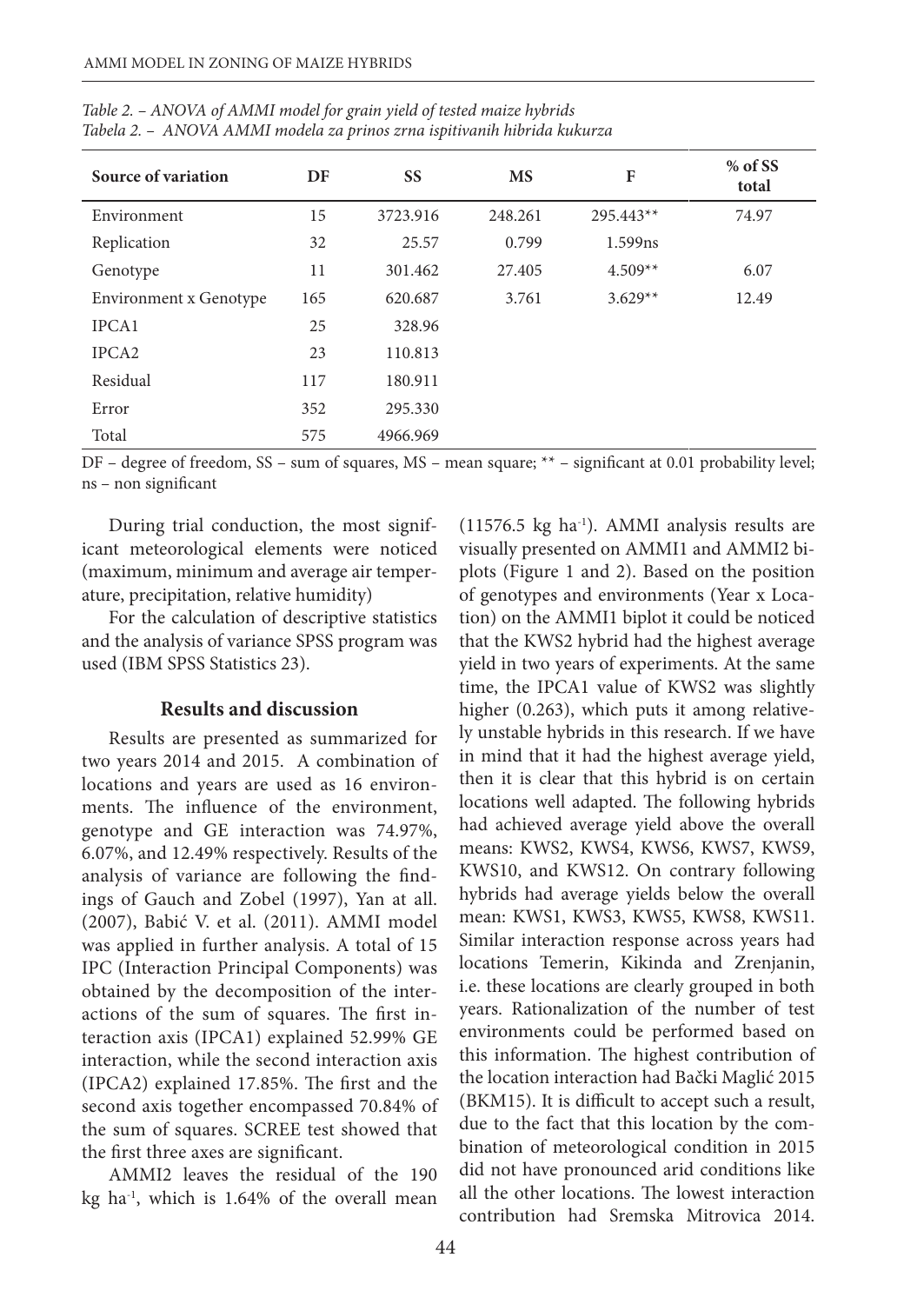

*Figure 1. AMMI1 biplot for grain yield of tested maize hybrids Grafikon 1. AMMI1 biplot za prinos zrna ispitivanih hibrida kukuruza*

According to the first interaction axis location, Pančevo in both years had a negative interaction response, while Sombor and Bački Maglić, had a positive response in both years. Hybrids KWS2, KWS7 had specific reaction on the locations Bački Maglić and Sombor, while hybrids KWS1 and KWS9 had a specific interaction with location Sremska Mitrovica. Hybrid KWS9 was the most stable, with the widest adaptation, and could be recommended for almost all locations (Figure 1).

Hybrid KWS9 had in both years, a significantly higher yield compared to the overall mean, and the lowest interaction score  $(11780 \text{ kg ha}^{-1} -$ 0.020). Hybrid KWS11 had the lowest average yield and the highest interaction score, so it could be considered as the most unstable, not adapted for any environment. Stable hybrids are also KWS1 and KWS3, who had low IPCA1 scores, and average yield at the level of the overall mean.

As a further contribution to the investigation of the hybrid stability, the AMMI2 biplot is presented with the values of the first two interaction axis (IPCA1 and IPCA2) (Figure 2). The area of the first circle presents the value of the one standard deviation, the area of the second circle value of the two standard deviations and the outer area presents the value of over two standard deviations of the interaction vectors. On the AMMI2 biplot, the first interaction axis explained 52.99% of the interaction effect, while 17.85% is explained by the second. In testing experimental hybrids similar ratio IPCA1 – IPCA2 was obtained by Mitrović et al. (2012), Nzuve et al. (2013), Babić M. et al. (2011) and many more. The lowest interaction, within one standard deviation, had hybrids KWS1, KWS3, and KWS12. In the area of two standard deviations were hybrids KWS2, KWS6, KWS8, KWS9, and KWS10. Hybrids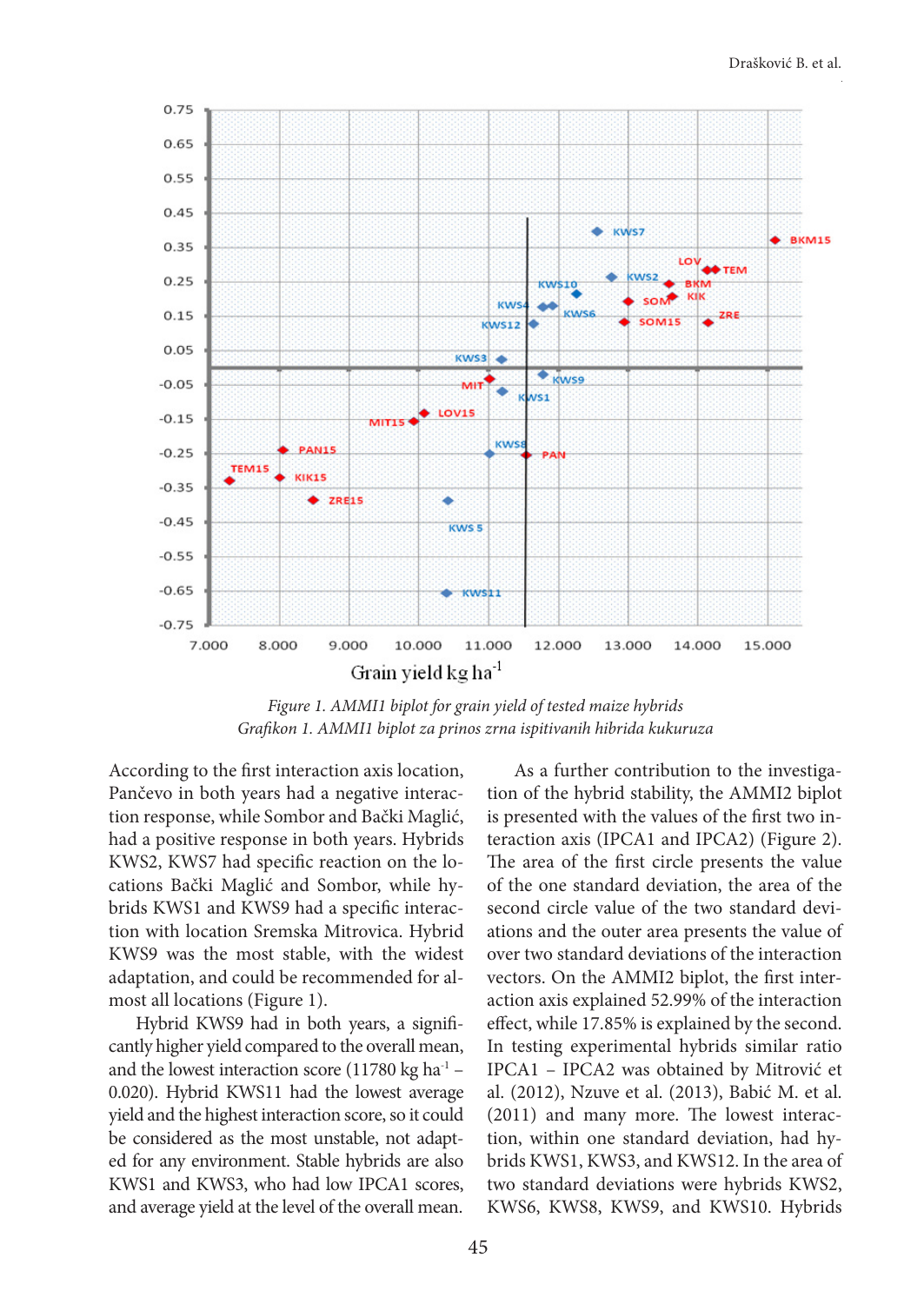

*Figure 2. AMMI2 biplot for grain yield of tested maize hybrids Grafikon 2. AMMI2 biplot za prinos zrna ispitivanih hibrida kukuruza*

beyond the area of two standard deviations were KWS4, KWS5, KWS7, and KWS11, which indicates that the stability of these hybrids was the lowest.

This paper aimed to obtain reliable information by application of modern statistical models, from two-year trial data, based on which more precise zoning of hybrids could be performed, as well as the definition of mega environments for their testing and production. Maize production could be improved by the precise zoning, identification of genotypes of wide adaptability and stability, as well as hybrids of narrow adaptability with a positive reaction to certain regions (Branković-Radojčić et al., 2018). Based on our research it could be concluded that different hybrids achieved the highest yields on different locations in different years. Nevertheless, it should be taken into consideration that this research was performed in two meteorologically different years, so obtained data point to the fact that this research should be continued on a larger number of environments with the aim of obtaining reliable data for precise zoning and defining mega environments for maize production in the investigated region of Serbia.

#### **Conclusion**

Out of twelve analysed hybrids, the highest yield in two years had hybrid KWS2 (12764 kg ha<sup>-1</sup>) and the lowest KWS11 (10401 kg ha<sup>-1</sup>). The overall mean of the trial was 11164 kg ha-1. Analysis of variance showed significance of the genotypes, environments and their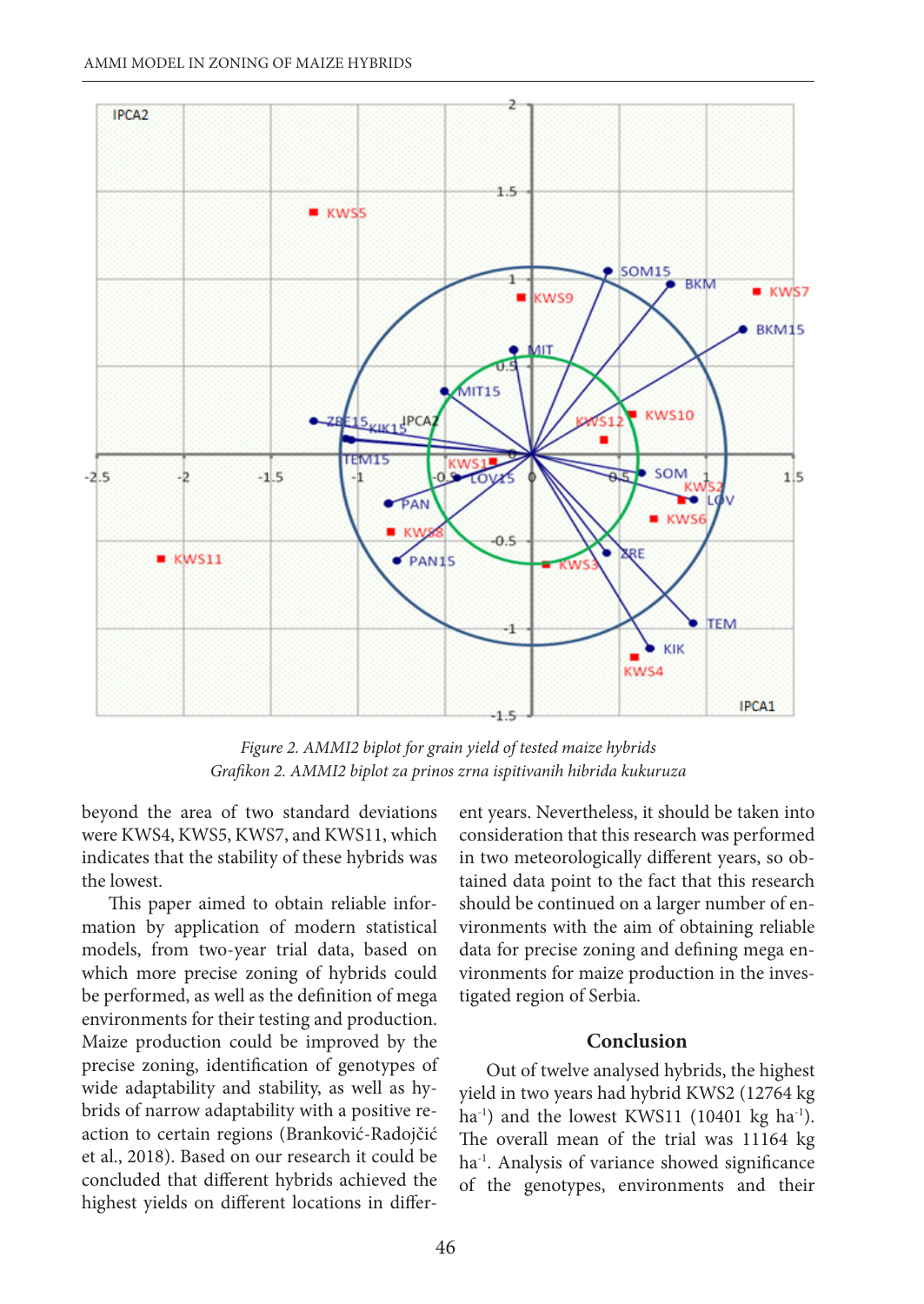interactions in both years, so the application of AMMI analysis was appropriate. Based on the analysis of variance of the AMMI model, mid squares of hybrids and locations, as well as their interactions were significant.

In the total sum of squares for both years, environments, genotype, and interaction participate with 74.97%, 6.07%, and 12.49%, respectively, so the certain amount of the valuable information contained in the GE interaction would be lost if only analysis of variance was applied.

By the application of the AMMI model, the first interaction axis explained 52.99% and the second 17.95% of the GE interaction. IPCA1 and IPCA2, together, explained 79.55%.

Based on the AMMI1 model hybrid KWS9, with an average yield above the overall mean, showed the highest stability.

AMMI2 model pointed out KWS1, KWS3 and KWS12 hybrids as the most stable. Hybrids KWS2, KWS6, KWS8, KWS9, and KWS10, also showed a satisfactory level of stability. But it is necessary to pay attention to which locations they have positive interactions so they could be recommended for production in such regions.

This research could have a significant scientific and professional contribution to the understanding of stability and adaptability of maize hybrids and significance for proper hybrid zoning and achieving genetic yielding and quality potential.

### **References**

- Anđelković V, Ignjatović-Mićić D, Vančetović J, Babić M. (2012): Integrated approach to improve drought tolerance in maize. Selekcija i semenarstvo, 18(2): 1-18.
- Babić M, Babić V, Delić N, Anđelković V, Prodanović S (2011): The comparison of stability parameters according to the Finlay-Wilkinson, Eberhart-Russell and AMMI model. Selekcija i semenarstvo, 17(2): 35-40.
- Babić M, Čanak P, Vujošević B, Babić V, Stanisavljević D (2019): Significance of field trials data cleaning process for making more reliable breeder decisions. Selekcija i semenarstvo 25(2): 23-30.
- Babić V, Babić M, Ivanović M, Filipović M (2011): Pattern in interaction in the maize yield trial. Journal of agricultural sciences, 56(2): 101-110.
- Branković-Radojčić D, Babić V, Girek Z, Zivanović T, Radojčić A, Filipović M, Srdić J (2018): Evaluation of Maize Grain Yield and Yield Stability by AMMI Analysis, Genetika, 50 (3): 1067-1080.
- Dimitrijević M, Petrović S (2005): Genetika populacije (adaptabilnost i stabilnost genotipa). Poljoprivredni fakultet u Novom Sadu i Naučni institut za ratastvo i povrtarstvo, Novi Sad, s: 47-50.
- Drašković B (2017): Procena stabilnosti prinosa KWS genotipova kukuruza. Master rad. Fakultet za biofarming, Bačka Topola.
- FAOSTAT (2019): FAO Statistical Database. (http//:faostat.fao/org)
- Farshadfar E, Mahmodi N, Yaghotipoor A (2011): AMMI stability value and simultaneous estimation of yield and yield stability in bread wheat (*Triticum aestivum* L.). Australian Journal of Crop Science, 5(13): 1837-1844.
- Gauch HG (2013): A Simple Protocol for AMMI Analysis of Yield Trials. Crop Science, 53 (5): 1860-1869.
- Gauch HGJr (2006): Statistical analysis of yield trials by AMMI and GGE. Crop Science, 46: 1488-1500.
- Gauch HGJr, Zobel RW (1997): Identifying mega-environments and targeting genotypes. Crop Science, 37: 311-326.
- Mitrović B, Drašković B, Stanisavljević D, Perišić M, Čanak P, Mitrović I, Tančić-Živanović S (2020): Environmental modeling of interaction variance for grain yield of medium early maturity maize hybrids. Genetika, 52(1): 367-378.
- Mitrović B, Stanisavljević D, Treskić S, Stojaković M, Ivanović M, Bekavac G, Rajković M (2012): Evaluation of experimental maize hybrids tested in multi-location trials using AMMI and GGE biplot analyses. Turkish Journal of Field Crops, 17(1): 35-40.
- Nikolić V, Žilić S, Radosavljević M, Simić M. (2020): The role of maize hybrids in current trends of bioethanol production. Selekcija i semenarstvo, 26(2): 21-29.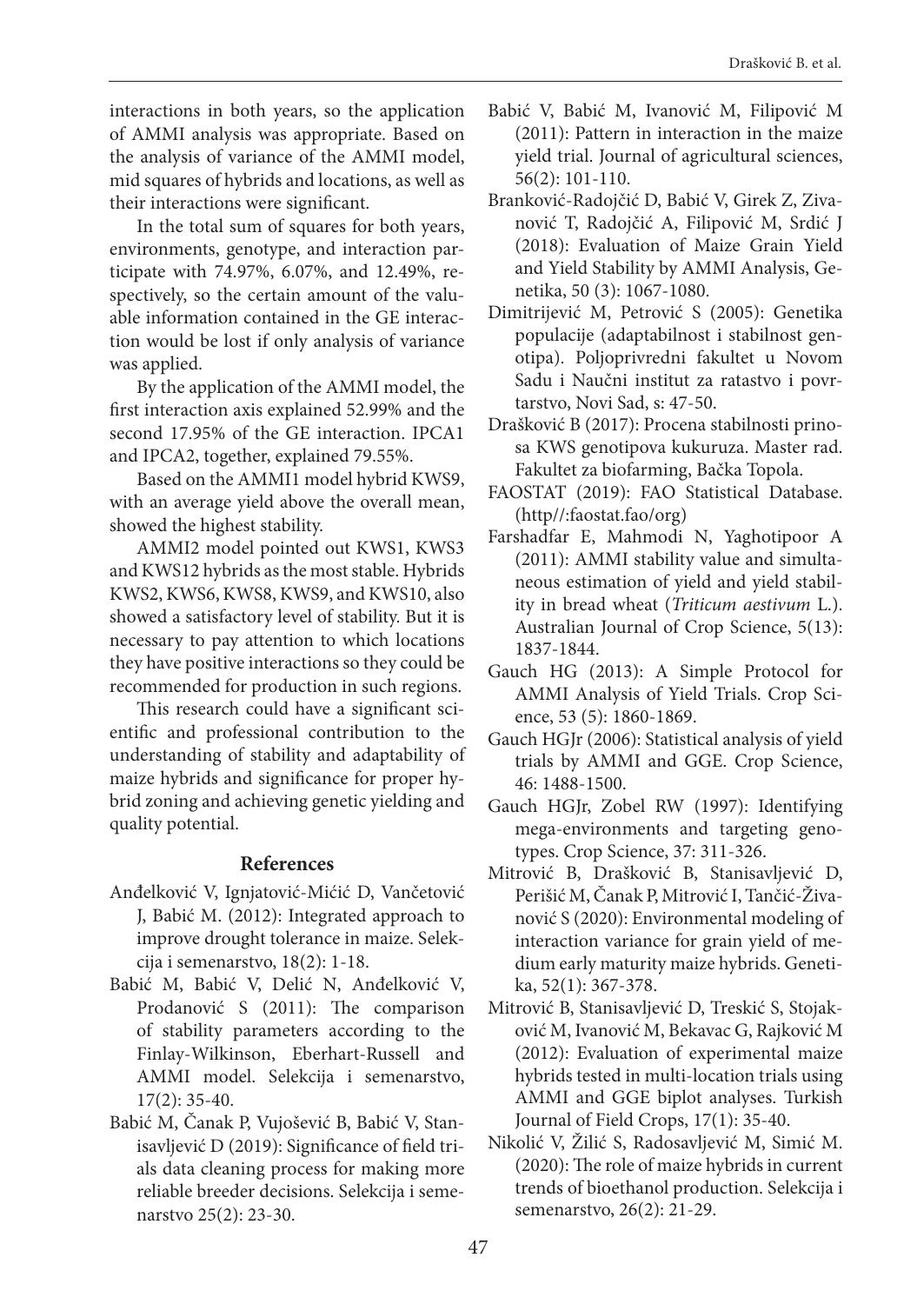- Nzuve F, Githiri S, Mukunaya DM, Gethi J (2013): Analysis of Genotype x Environment Interaction for Grain Yield in Maize Hybrids. Journal of Agricultural Science, 5(11): 75-85.
- Pacheco RM, Duarte JB, Vencovsky R, Pinheiro JB, Oliveira AB (2005): Use of Supplementary Genotypes in AMMI Analysis. Theoretical and Applied Genetics, 110: 812-818.
- Popović A, Babić V, Kravić N, Sečanski M, Prodanović S (2014): Breeding for plant adaptations and agricultural measures in response to climatic changes in Serbia. Selekcija i semenarstvo, 20(2): 59-72.
- Yan W (2014): Crop Variety Trials: Data Management and Analysis. Wiley-Blackwell.
- Yan W, Kang MS, Ma B, Woods S, Cornelius PL (2007): GGE biplot vs. AMMI analysis of genotype-by-environment data. Crop Science, 47: 643–655.